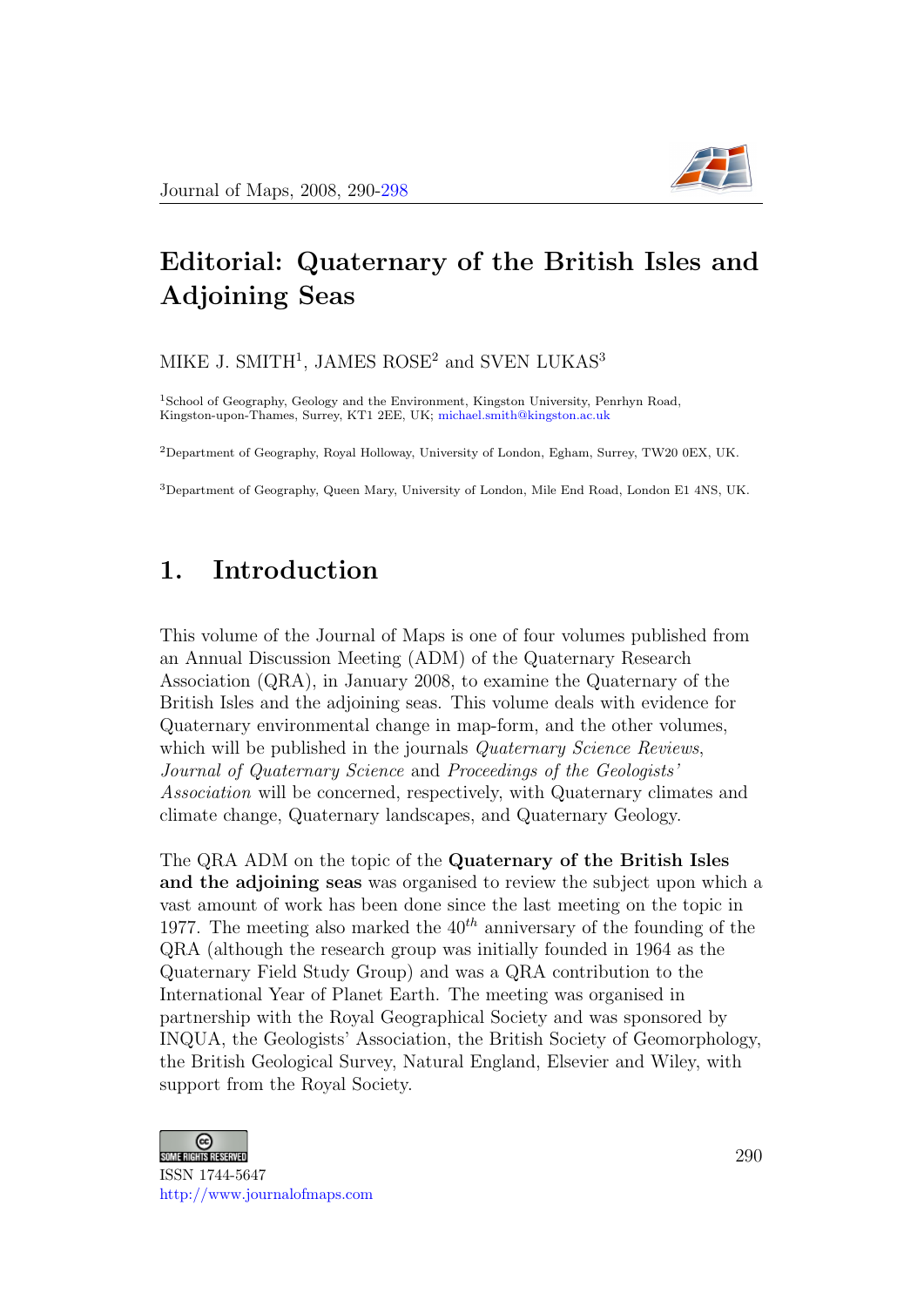The topics of the meeting have been the subject of a very large number of papers in important international journals such as Nature, Science, Quaternary Science Reviews, The Holocene, Journal of Quaternary Science, Boreas, Quaternary International and Proceedings of the Geologists' Association, but the QRA ADM was the first meeting to consider this topic in a comprehensive fashion since the X INQUA Congress held in Birmingham 1977. The Birmingham Meeting resulted in the publication of British Quaternary Studies edited by Fred Shotton, and the X INQUA Congress Excursion Field Guides edited by David Bowen and in many respects these publications provide a benchmark for the subject. It is the intention of the 2008 meeting to establish a new benchmark for the future hence the attention that has been given to achieving a comprehensive array of papers in thematic volumes of international refereed journals.

## 2. Quaternary Environmental Change

The period of geological time that is known as the Quaternary covers the last c. 2.6 million years, including the present. It is a period in which the climate changed, in areas like the British Isles, from glaciation or permafrost (known as glacials) to cool temperate (like Britain now) or even warm temperate (like the Mediterranean) (known as interglacials), and it is a time in which climate and environmental change could be frequent and exceedingly rapid. For instance, there have been at least 10 glaciations in the last million years and the climate changed from the Last Glaciation to the present Interglacial within the duration of a normal human lifespan. The scale of these climate changes, and their proximity to the present, means that an understanding of the Quaternary is critical for understanding the consequences of present-day human-induced climate change. It also provides us with the evidence we need to test some of the predictive models developed for different climate-change scenarios.

The main cause of these climatic changes is variations in solar radiation caused by variations in the Earth's orbit around the sun, modulated or enhanced by internal interactions and feedbacks. The region of Britain is one of the areas of the Earth that shows the greatest and most rapid changes in climate - the reason being the proximity of the British Isles to the North Atlantic ocean and the fact the this ocean can transport a vast store of heat to northern latitudes by way of the North Atlantic Conveyor/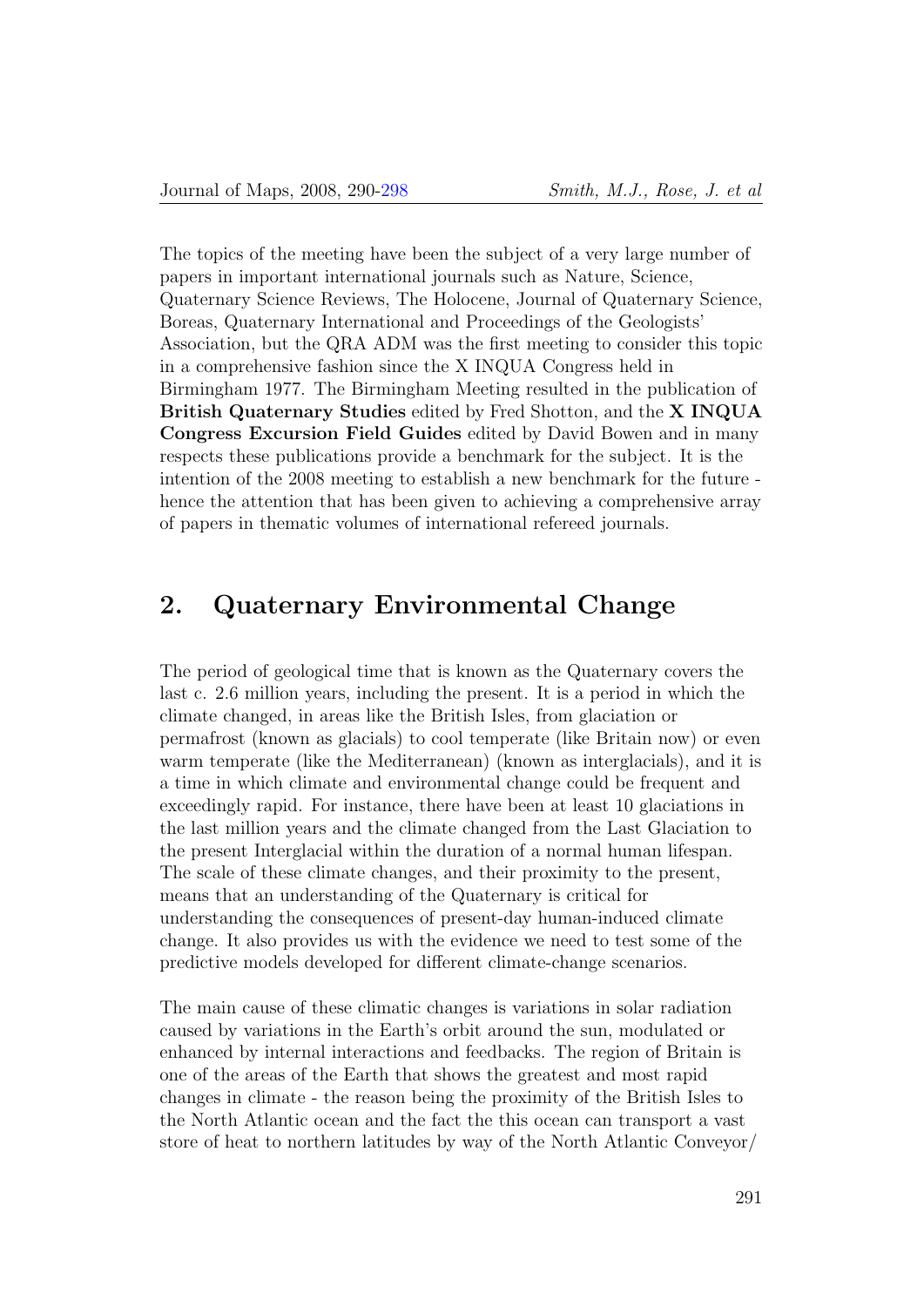North Atlantic Drift. This means that at times like now, the British Isles are anomalously warm, but if the Conveyor is switched-off, or cannot reach the latitude of Britain then the climate of Britain reverts to a cold (tundra/ permafrost/ glacial) climate appropriate for its latitude, with a high moisture content appropriate to it's position windward of a large ocean.

The consequence of this is that the British Isles and adjoining seas have experienced the effects of Quaternary climate changes in a most dramatic way, and powerful physical processes, such as those of glaciers, permafrost, rivers and slope mass movement have made significant and long lasting changes to our landscape and geology. Likewise the temperate episodes have been times of very high bio-productivity when there was dense or productive vegetation cover and relatively high faunal populations including large mammals such as elephants, hippopotamus and humans. With these forcing controls the British landscape shows a striking imprint of Quaternary climate and environmental change. Northern and central Britain show clear evidence of glacial conditions, while southern Britain remains, in the main, a landscape inherited from permafrost processes. Likewise river systems, in periods of high discharge when spring snow-melt was an important process, or glaciers were melting from the landscape, have the power to erode the uplands and built-up the river terraces of the lowlands. In contrast, in the moist temperate periods like now (but without humans) rivers have little power and do little work. Nevertheless, floodplains and pools in river channels have the ability to hold the records of biological changes that would otherwise be destroyed on the oxygenating conditions of the surrounding landscape. Likewise the coastal zone and the offshore regions provide a record of changes of sea-level, and within the accumulating stacks of offshore sediments it is possible to extract the result of the long-term history of the processes that produced and transported the materials from the land to the adjacent seas.

## 3. X INQUA Congress

It is interesting to reflect upon the changes that occurred over the last 40 years since the 1977 INQUA Congress. This can be done by reference to British Quaternary Studies [\(Shotton,](#page-8-1) [1977\)](#page-8-1) which consisted of 20 papers. Two of these, by Nick Shackleton and that by Hubert Lamb, are concerned with climatic changes through time. They have significantly changed our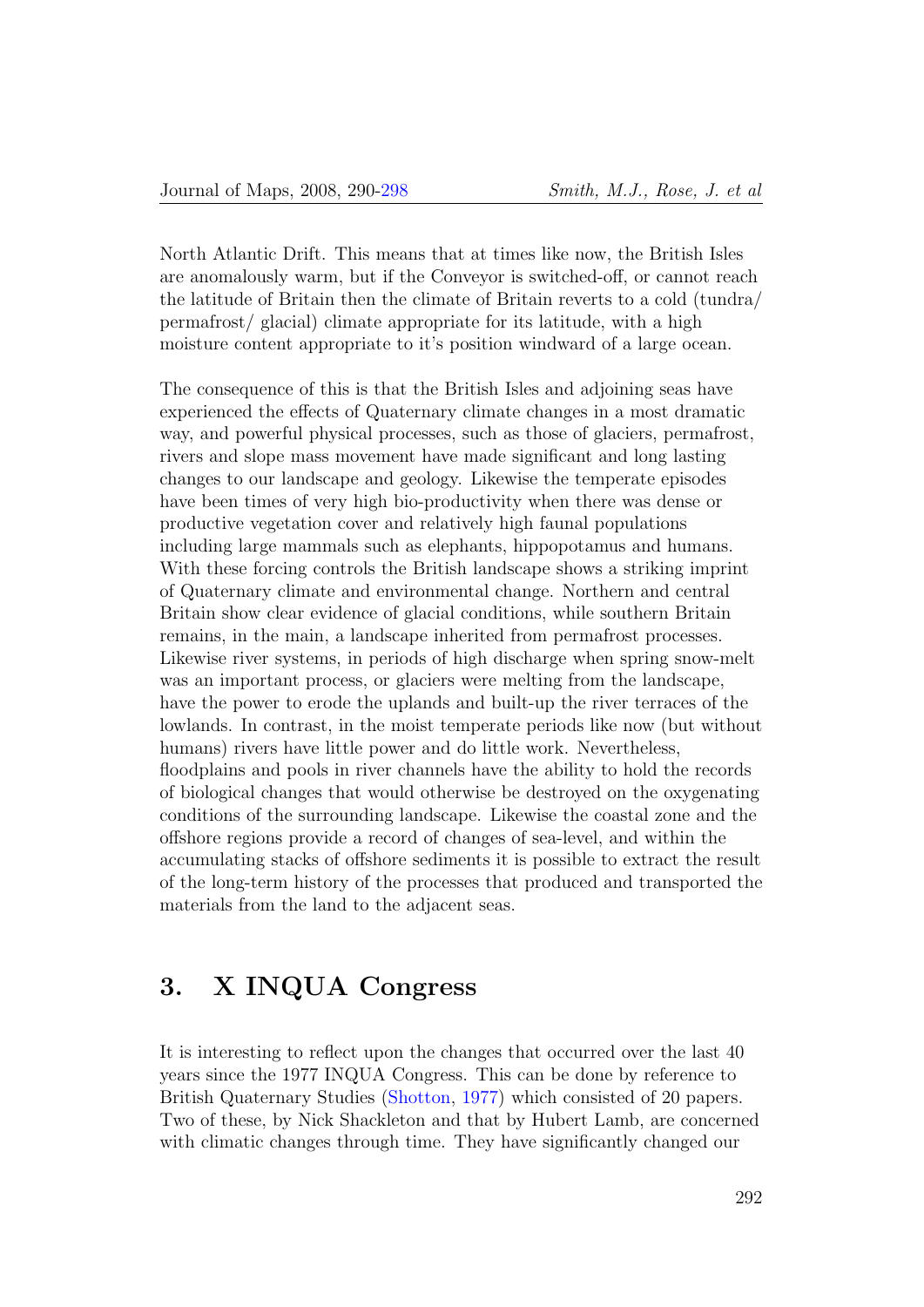approaches to climate change and this is an issue that concerns much of present day Quaternary science. One paper is concerned with dating methods, and three are concerned with the stratigraphic developments within Britain: vegetation patterns, humans and shallow marine systems. Five papers provide a systematic review of a biological proxy (non-marine mollusca, marine mollusca, Coleoptera, vertebrates and humans), and six provide a systematic review of a physical proxy or process (neotectonics, rivers, shorelines, glaciers, periglaciation and wind-blown sediments). Only one of these papers gives any attention to modelling (glacial modelling by Boulton), and only one attempts numerical reconstruction of climate or process (Coope with Coleoptera). One paper (that by John Birks) adopts an ecological approach to Holocene vegetation development and the remaining two papers take a regional approach - the seismic stratigraphy of the North Sea basin and the problems of glacial-interglacial stratigraphy of midland and eastern England (something that still engages British Quaternary scientists). Although geomorphological and geological mapping had been a major element in Quaternary science prior to 1977, there are only a few maps in the volume, and no geomorphological maps; and the volume gives relatively little attention to spatial distributions.

In many ways the papers indicate subjects in early stages of development with attempts to establish proxy methods for the determination of Quaternary climates and environments and the attempts to get to grips with stratigraphic problems. There is remarkably little about Britain in the world as part of Earth systems (to which a spatial variable is fundamental) and little about the complex responses between the climate forcing processes that today dominate the subject (again the complexities of our landscape reflects the effects of these complex responses). Likewise there is remarkably little about precise timing of events and rates of change. Nevertheless others are concerned with problems that still attract our attention, although these often take the form of local or regional biographies. Much of what Nick Shackleton has to say in his very brief review of oxygen isotope stratigraphy is still steering British and global Quaternary science.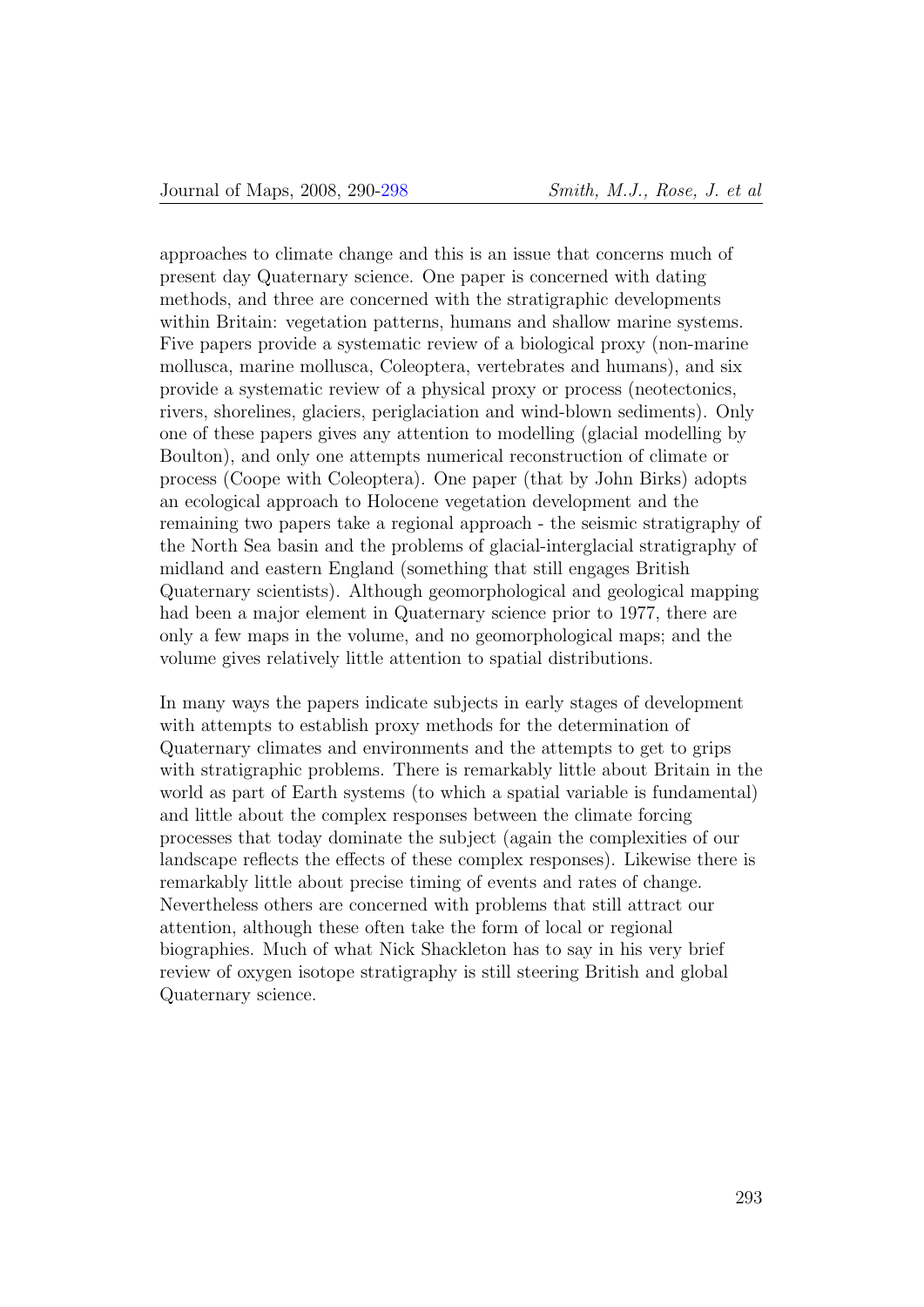## 4. Spatial Distribution of Quaternary Features

This volume of Journal of Maps publishes some of the recent work examining the Quaternary history of the British Isles. These publications are important because they portray the spatial distributions of features that are caused by the earth surface processes that are driven by climate changes, and spatial distributions are critical for human occupance of the landscape. This is the land upon which we live, move and provide our subsistence and the way this landscape responds to climate change is critical to our future survival.

With the rapid rise in interest in geomorphological mapping in the 1960s it is surprising that British Quaternary Studies gave litte attention to spatial distributions, however it was a labour intensive, analogue technique that required considerable resources. The 1970s saw the deployment of satellites specifically targetted at acquiring imagery for environmental monitoring, yet it was not until the 1980s that they were specifically used for the geomorphological mapping of Quaternary landforms. Attention at the time was concerned more with stratigraphic sequences, biological proxies of climate and environment and techniques for dating or correlating periods of Earth history. The development of remote sensing was mirrored by advances in the digital handling of spatial data. Since the 1990s there has been a rapid increase in the use of remotely sensed data for Quaternary mapping and their storage and analysis within computer systems. Geomorphological mapping has seen a resurgence in recent years, and this volume of the Journal of Maps uses digital technology to reflect these new initiatives.

A final factor that should be highlighted here is that this issue of Journal of Maps can also be seen as a marker to the future with respect to the compilation and use of spatial information. By examination of all the papers in the volume it is clear that they are concerned with regions that have been affected by high energy or persistent surface processes such as glaciation, periglaciation, steep gradient rivers, mass failure and extensive river sedimentation. In this respect this is typical of all Quaternary mapping throughout the history of the subject. However, the use of high resolution digital imagery used in some of these papers highlights the great potential for identifying much smaller scale landforms, such as shallow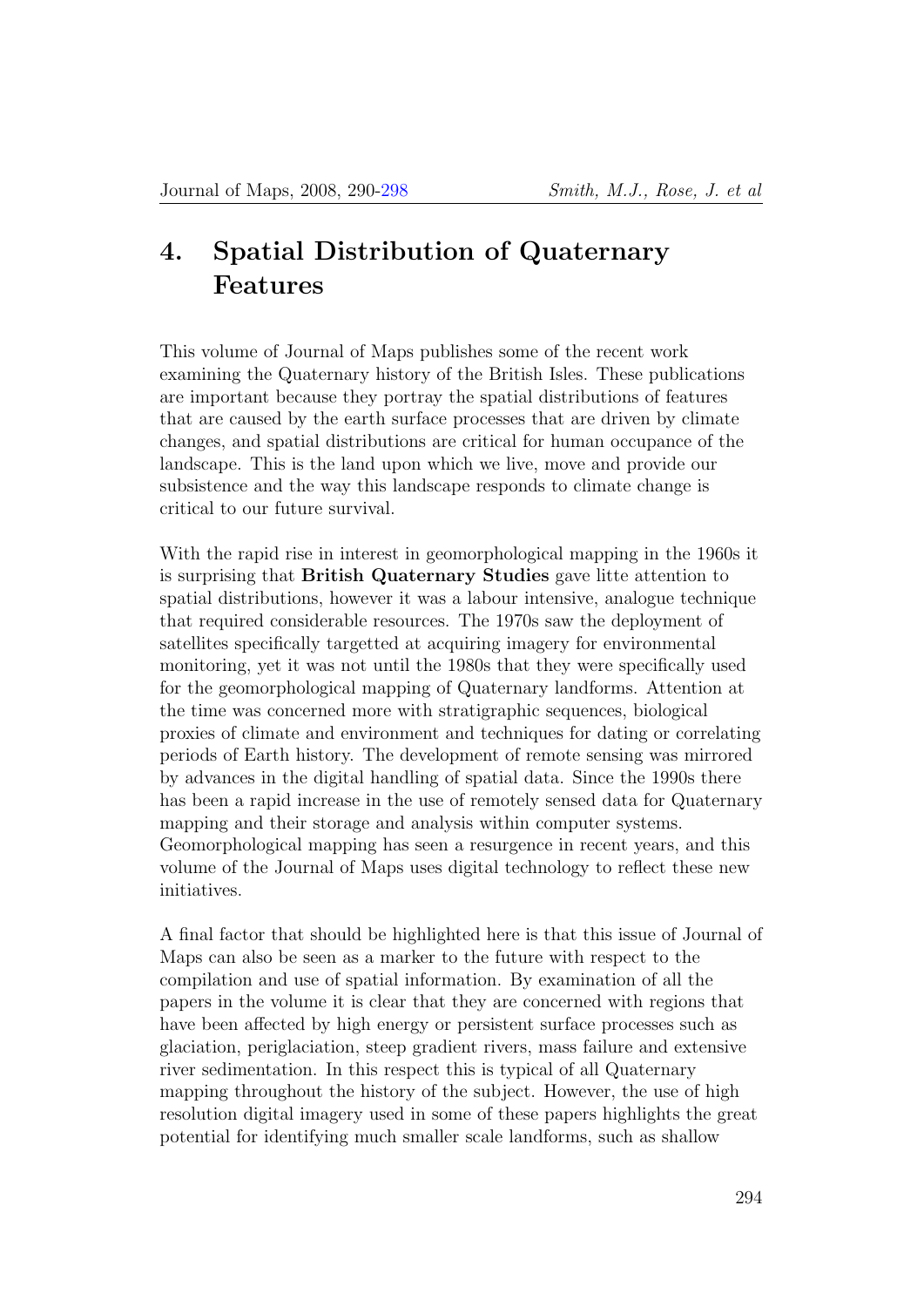landslipping, incipient deep landslipping, floodplain textural variation and small-scale glacial lineaments that may have immense significance for human activity with respect to issues like slope failure, flooding and foundation stability. With further development of these techniques, higher quality and finer resolution images will have the potential to make possible significant breakthroughs in the use of geomorphological mapping as a essential predictive tool for the evaluation and management of landscape for human activity.

### 5. Annual Discussion Meeting

[Smith et al.](#page-8-2) [\(2008\)](#page-8-2) present a map of historic striae observations for Ireland, principally recorded from the British Geological Survey's memoirs accompanying the First Series maps. Not only is this database extensive at over 5000 records, but ∼10% of the observations also record cross-cutting and relative ages. Such a large and extensive database is unusual in itself and will allow the authors to draw inferences about ice flow directions in areas with observations. Erosional (striae) and depositional landforms are often mutually exclusive and this work should therefore compliment that of [Greenwood and Clark](#page-7-0) [\(2008\)](#page-7-0).

[Rose and Smith](#page-8-3) [\(2008\)](#page-8-3) present original geomorphological mapping from the 1960s covering ∼750 km<sup>2</sup> of terrain in the Midland Valley, Scotland. This depicts both morphology and sedimentology, highlighting the benefit of field mapping in allowing the recording of shape and composition. The fieldwork was completed by Rose and this map, when compared to the maps in the other papers in this volume, clearly demonstrates the differences in style and coverage, and the ability to include verified lithological information. Because of the time and effort involved, and the availability of high quality remotely sensed imagery, it is unlikely that such mapping, in terms of consistency and extent, will be repeated again. The results of this mapping have been used to determine the behaviour of the glaciers across the region during the Last Glacial Maximum and during Younger Dryas time, and the development of the landscape in the interval between these two glaciations and during the present Holocene interglacial.

[Greenwood and Clark](#page-7-0) [\(2008\)](#page-7-0) present small scale geomorphological mapping for the entire island of Ireland using a combination of satellite imagery and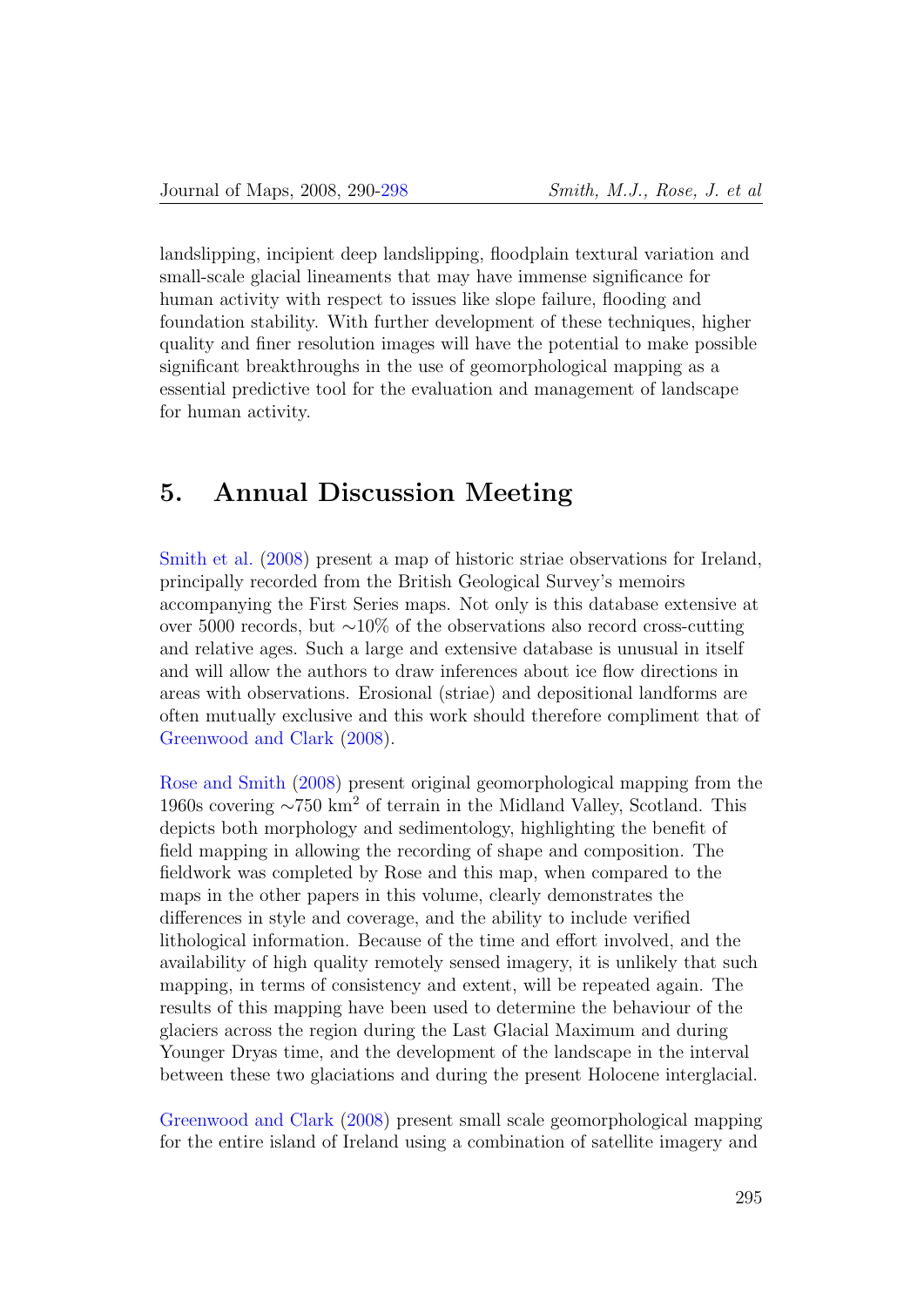digital elevation models to map topographic glacial landforms. This is a fine example of the current "status" of mapping, utilising remotely sensed data to visualise contemporary landscapes, identify and map glacial landforms and includes some remarkable images of the terrain produced by glaciers moving over deformable beds. Forthcoming results will use this evidence to reconstruct the glacial history (principally the last glaciation) of the island and this map provides a published basis from which other scientists can verify their analysis and interpretation. The authors also explicitly highlight the presence of extensive suites of "ovoid" landforms. These have been identified in the literature before (and identified by [Rose](#page-8-4) [and Letzer](#page-8-4) [\(1977\)](#page-8-4) as part of the bedform continuum), but island-wide mapping has allowed a greater understanding of their distribution.

[Sahlin and Glasser](#page-8-5) [\(2008\)](#page-8-5) present an example of contemporary field mapping for Cadair Idris, the largest mountain block in mid-Wales. Of itself, the map is a beautiful cartographic product, designed to the highest standards using a NEXTMap digital elevation model of the area as a base map. It also demonstrates that field mapping remains an important technique, combined to good effect through the use of aerial photos and digital elevation models. It also extensively documents periglacial landforms on the summit plateau, but is not able to demonstrate evidence as to whether their preservation was through frozen bed conditions or as a nuntak.

[Livingstone et al.](#page-7-1) [\(2008\)](#page-7-1) again demonstrate regional scale geomorphological mapping through the use of digital elevation models for the central sector of the last British ice sheet. This is a morphologically complex region that has been studied by numerous authors dating to the early 1900s. However this remains the first mapping to be published covering the larger region and continues the work of [Trotter](#page-8-6) [\(1929\)](#page-8-6), [Hollingworth](#page-7-2) [\(1931\)](#page-7-2), [Boardman](#page-7-3) [\(1981\)](#page-7-3) and [Letzer](#page-7-4) [\(1978\)](#page-7-4). Like [Greenwood and Clark](#page-7-0) [\(2008\)](#page-7-0), the map can be used as a basis for verifying the analysis and interpretation of work to be published.

[McCormack et al.](#page-7-5) [\(2008\)](#page-7-5) present the final paper in this issue which potentially demonstrates the future of field mapping. Utilising a terrestrial laser scanner, a survey of Coire Mhic Fhearchair, NW Scotland, was completed. Whilst satellite or airborne laser scanners can provide detailed regional data on landscape morphology, terrestrial scanners typically operate on the sub-kilometre scale and are the equivalent of field mapping. The accompanying map demonstrates the utility of such data and we anticipate their increased use.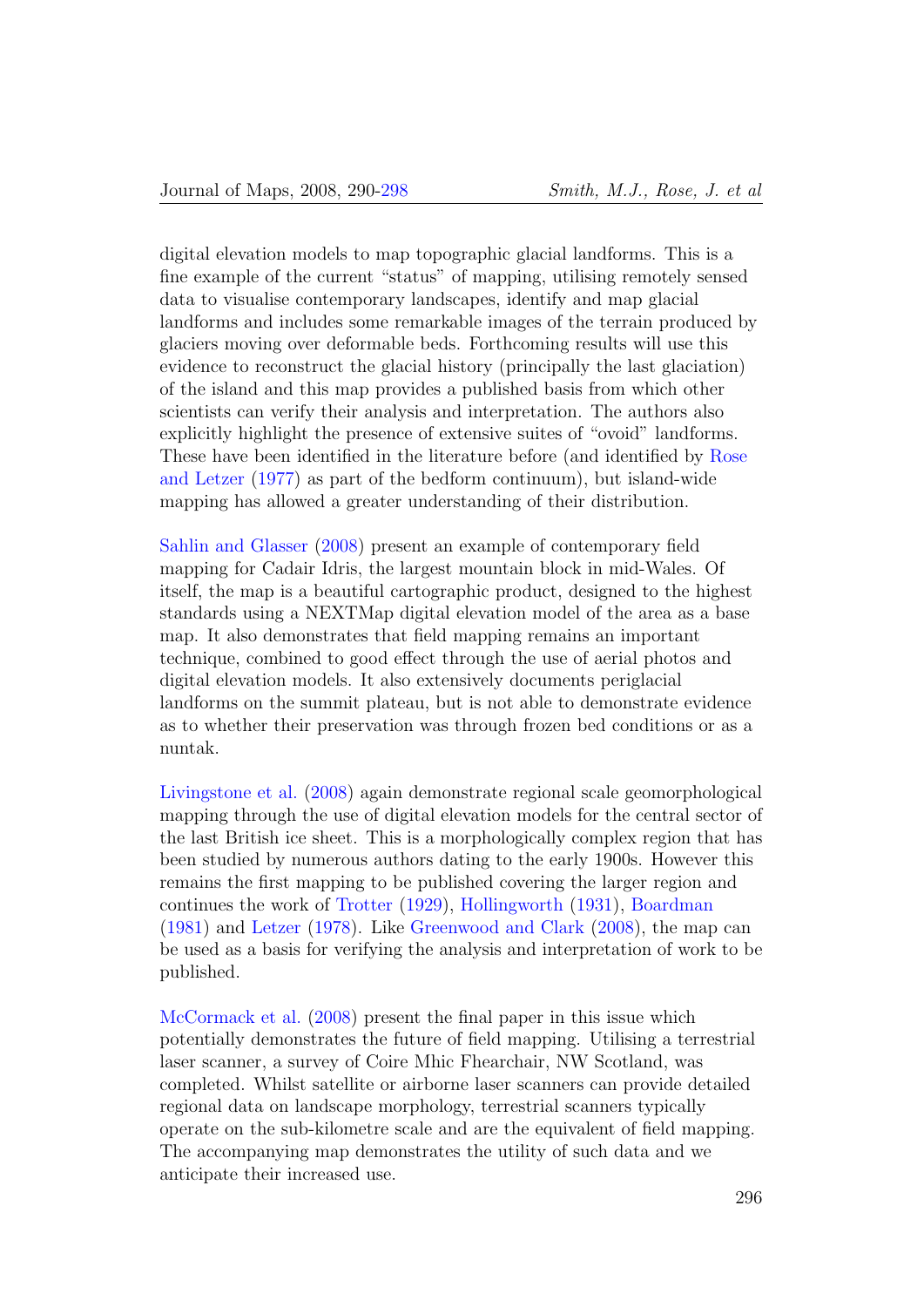#### 6. Conclusions

This special issue represents a landmark in the mapping of Quaternary landforms in the British Isles, demonstrating how much progress has been made since 1977 in terms of access to data, theoretical developments and implementation of new techniques and methods. It is also, uniquely, able to present maps from three epochs of mapping in the UK; geological survey mapping in the late 1800s, development of geomorphological mapping in the 1960s and the more recent resurgence in geomorphological mapping. These maps are large scale, field-based, maps, as well as regional scale maps. We hope that these serves as a firm foundation for the development of future research and an archive of the landform record of Quaternary landforms of the British Isles.

## References

- <span id="page-7-3"></span>BOARDMAN, J. (1981) Quaternary geomorphology in the north-eastern Lake District, Ph.D. thesis, University of London.
- <span id="page-7-0"></span>GREENWOOD, S. L. and CLARK, C. D. (2008) Subglacial bedforms of the Irish Ice Sheet, Journal of Maps, v2008, 332–357.
- <span id="page-7-2"></span>HOLLINGWORTH, S. E. (1931) Glaciation of West Edenside and adjoining areas and the drumlins of Edenside and the Solway Plain, Quarterly Journal of the Geological Society of London, 87, 281–357.
- <span id="page-7-4"></span>LETZER, J. M. (1978) The glacial geomorphology of the region bounded by Shap Fells, Stainmore and the Howgill Fells in East Cumbria, M.Phil thesis, University of London.
- <span id="page-7-1"></span>LIVINGSTONE, S. J., O'COFAIGH, C. and EVANS, D. J. A. (2008) Glacial geomorphology of the central sector of the last British-Irish Ice Sheet, Journal of Maps, v2008, 358–377.
- <span id="page-7-5"></span>MCCORMACK, D. C., IRVING, D. H. B., BROCKLEHURST, S. H. and RARITY, F. (2008) Glacial geomorphological mapping of Coire Mhic Fhearchair, NW Scotland: The contribution of a high-resolution ground based LiDAR survey, Journal of Maps, v2008, 315–331.